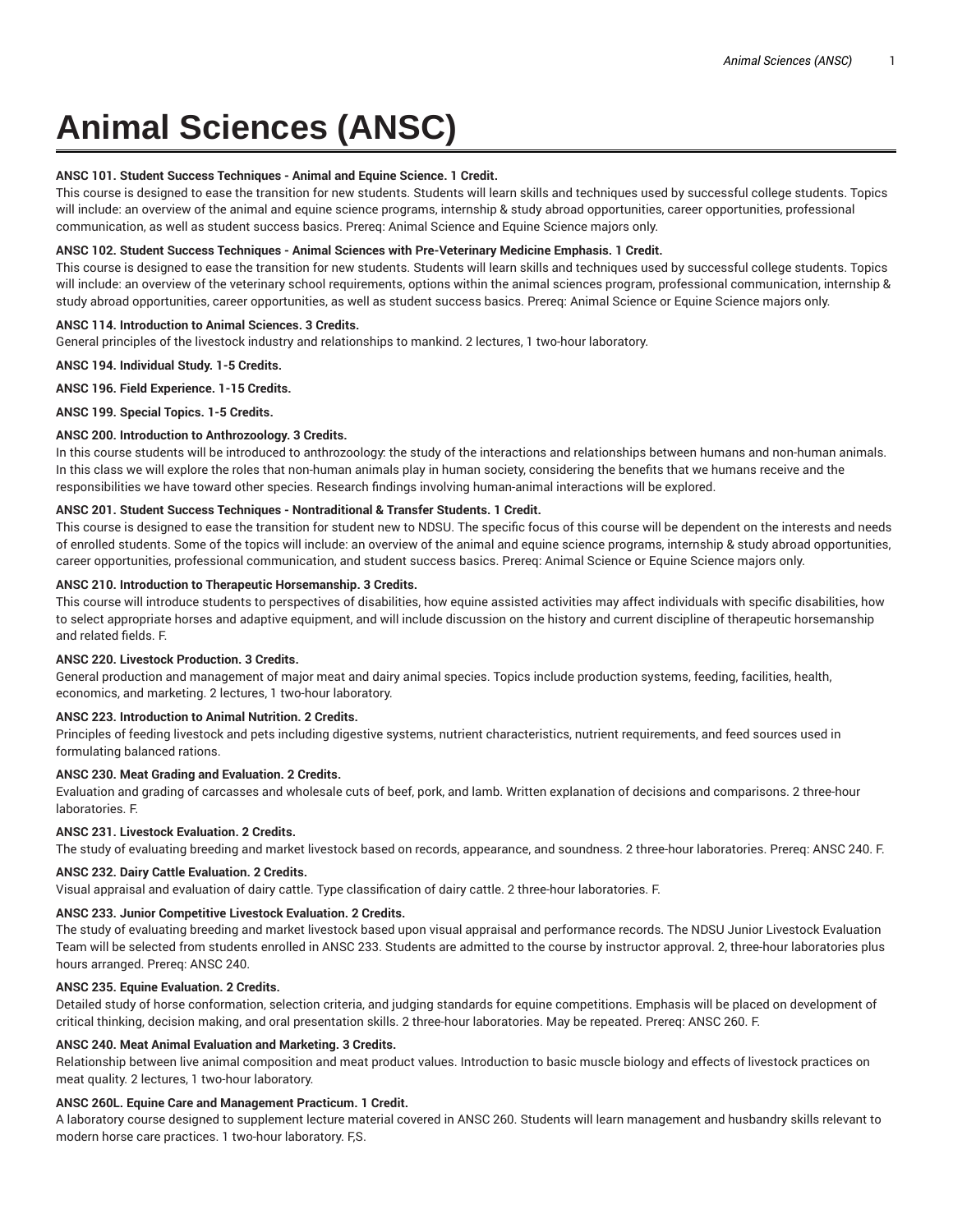## **ANSC 260. Introduction to Equine Studies. 2 Credits.**

Introduction to basic aspects of equine studies and general principles surrounding the horse industry. 2 one-hour lectures. F.

#### **ANSC 261. Basic Equitation & Horsemanship. 1 Credit.**

Basic grooming, saddling, bridling, mounting, ground work, correct riding position, and proper coordination of the riding aids will be addressed. Horse behavior will also be discussed throughout the course. 1 two-hour laboratory. Lab fee required. Enrollment priority will be given to Equine Studies Major/Minor/Certificate students.

#### **ANSC 291. Seminar. 1-5 Credits.**

## **ANSC 292. Global Practicum: Study Abroad. 1-15 Credits.**

Pre-Arranged study at accredited foreign institutions (study abroad), domestic institutions (National Student Exchange) or on approved study abroad programs. Pre-requisite: Sophomore standing and prior approval by International Student and Study Abroad Services and major department. Graded 'P'or 'F' (Undergraduate), or 'S' or 'U' (Graduate).

**ANSC 294. Individual Study. 1-5 Credits.**

## **ANSC 296. Field Experience. 1-15 Credits.**

**ANSC 299. Special Topics. 1-5 Credits.**

#### **ANSC 300. Domestic Animal Behavior and Management. 3 Credits.**

Discussion of animal behavior, with an emphasis on physiology, as it relates to management, handling and housing of domestic animals. Basic methods of measuring behavior are explored. Prereq: ANSC 114, VETS 135.

# **ANSC 310. Principles of Therapeutic Horsemanship Instruction. 3 Credits.**

This course is focused on theoretical knowledge and application of therapeutic horsemanship instruction through experiential learning and teaching techniques of peers, and includes evaluation and training techniques for therapy horses, lesson plan development, and critical reviews of the literature. Prereq: ANSC 210, ANSC 261. S.

## **ANSC 312. Bovine Pregnancy Diagnosis and Ultrasonography. 1 Credit.**

The course will involve the anatomy and physiology of the bovine. Utilization of techniques to determine pregnancy and ultrasonography will be instructed. Prereq: ANSC 463.

#### **ANSC 314. Animal Biotechnology. 3 Credits.**

Animal biotechnology, biotechnology in human health, biotechnology in reproduction, and biotechniques. Prereq: BIOL 126 or BIOL 150.

## **ANSC 323. Fundamentals of Nutrition. 3 Credits.**

Fundamentals of nutrition emphasizing digestion, metabolism, function, requirements, and sources of specific nutrients. 3 lectures. Recommended Prereq: ANSC 123, BIOC 260. S.

## **ANSC 324. Applied Animal Nutrition. 3 Credits.**

The application of nutrition principles in feed management systems for livestock, poultry, and pets. Prereq: ANSC 323.

#### **ANSC 330. Competitive Meat Grading and Evaluation. 2 Credits.**

Senior meat judging team. Team members will travel to intercollegiate meat judging contests. May be repeated. Prereq: ANSC 230.

#### **ANSC 331. Competitive Livestock Evaluation. 2 Credits.**

Evaluation of breeding and market livestock with an emphasis on preparing students for judging competition. 3 three-hour laboratories plus additional times to be arranged. May be repeated. Prereq: ANSC 231.

#### **ANSC 332. Competitive Dairy Cattle Evaluation. 2 Credits.**

Visual appraisal and evaluation of dairy cattle for competition at national dairy evaluation contests. 2 three-hour laboratories plus time to be arranged. Prereq: ANSC 232 and a minimum cumulative 2.0 GPA. May be repeated for credit.

#### **ANSC 340. Principles of Meat Science. 3 Credits.**

Introduction to the anatomical, physiological, developmental, and biochemical aspects conversion of muscle to meat and aspects of fresh and processed meat technology, preservation, microbiology, and current issues. 2 lectures, 1 two-hour laboratory.

#### **ANSC 344. Fundamentals of Meat Processing. 2 Credits.**

Chemical and physical relationships in meat preservation, sausage production, and other meat product preparation. 1 lecture, 1 three-hour laboratory.

#### **ANSC 350. Graduate Experience Program. 1 Credit.**

This course is designed to give undergraduate students the opportunity to explore graduate studies in the Animal Sciences. Undergraduates are paired with a graduate student mentor and participate in data collection, lab work, departmental seminars, journal article presentations, and scientific meetings.

## **ANSC 357. Animal Genetics. 3 Credits.**

Genetic and statistical principles applied to livestock improvement. 2 lectures, 1 two-hour laboratory. Prereq: PLSC 315, STAT 330. S.

#### **ANSC 358. Equine Genetics. 2 Credits.**

Genetic principles applied to horses including: genetic improvement programs, genetic defects, color inheritance, inbreeding, domestication and breeds. Prereq: BIOL 315 or PLSC 315. F.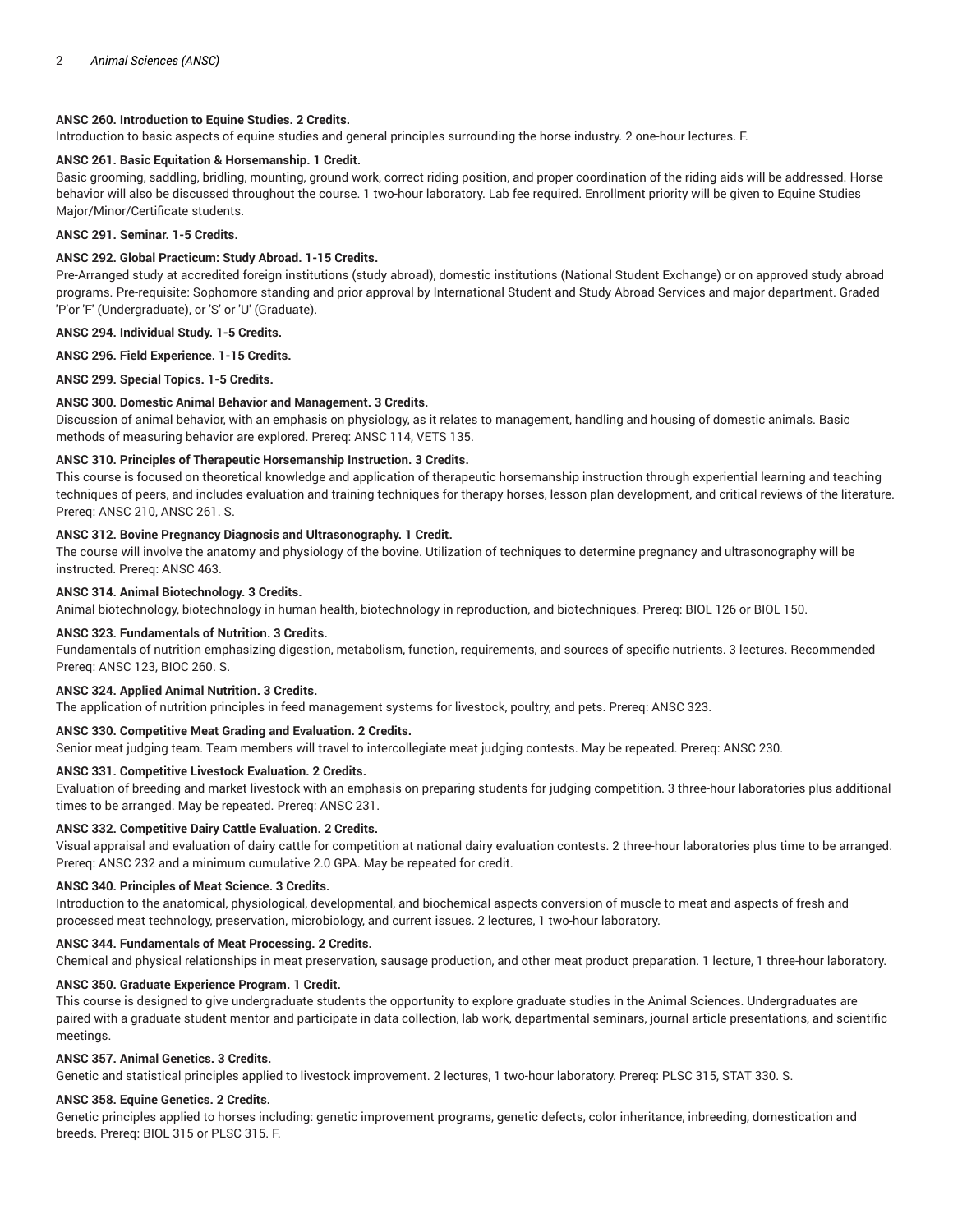## **ANSC 360. Equine Nutrition. 3 Credits.**

This course focuses on basic equine nutrition fundamentals while integrating concepts in an applied and practical manner. Recommended Prereq: ANSC 223 or ANSC 323.

## **ANSC 361. Intermediate Horsemanship. 1 Credit.**

A continuation of ANSC 261. Further emphasis will be placed on development of the balanced seat and coordinated aids necessary to complete more advanced maneuvers. 1 two-hour laboratory. Lab fee required. Enrollment priority will be given to Equine Studies Major/Minor/Certificate students. Prereq: ANSC 261.

#### **ANSC 362. Colts in Training. 2 Credits.**

Principles and application of techniques required to train a young horse to ride. Three two-hour laboratories. Enrollment priority will be given to equine studies major/minor students. Lab fee required. Recommended prereq: ANSC 261, ANSC 361. S.

#### **ANSC 364. Equine Anatomy and Physiology. 3 Credits.**

This course focuses on a practical understanding of equine anatomy and physiology as they relate to management, conditioning, and reproduction. Prereq: VETS 135.

## **ANSC 370. Fundamentals/Animal Disease. 3 Credits.**

Basic principles of disease processes and prevention. Comparative review emphasizing infectious and management related diseases in production and companion species. An emphasis will be placed on public health. Prereq: VETS 135 or BIOL 220. Recommended prereq: ANSC 114 and MICR 202 or MICR 350.

# **ANSC 371. Fundamentals of Animal Disease II. 3 Credits.**

Basic principles of disease processes and prevention. Comparative review emphasizing infectious and management related diseases in domestic animals with a focus on canine, feline and equine species. An emphasis will be placed on public health. Prereq: VETS 135.

#### **ANSC 375. Methods of Horsemanship Instruction. 2 Credits.**

In this experiential learning course, students will study methods of instruction, lesson plan development, and demonstrate integration of their knowledge through practical teaching situations, both mounted and unmounted. Prereq: ANSC 361. F (even years).

#### **ANSC 379. Global Seminar. 1-6 Credits.**

NDSU instructed experience or field study in a foreign country. Conducted in English for residence credit. Pre-requisite: Prior approval by International Student and Study Abroad Services and major department. May be repeated. Standard Grading.

#### **ANSC 380. Livestock Sales and Marketing. 2 Credits.**

Students will learn the importance of livestock marketing, catalog development, livestock photography, sale advertising, and animal management, and will hold a sale at the end of the semester. Prereq: Junior or Senior standing.

#### **ANSC 380L. Livestock Sales and Marketing Laboratory. 1 Credit.**

Students will learn the importance of livestock marketing by utilizing livestock selection and evaluation, catalog development, livestock photography, sale advertising, and animal management. Furthermore students will build a customer database, prepare sale advertisements and announcements using various forms of communication such as written and electronic. Students will manage numerous social media platforms. At the end of the semester, students will manage and conduct a livestock auction. Prereq: Junior or Senior standing. Co-req: ANSC 380.

#### **ANSC 391. Seminar. 1-5 Credits.**

#### **ANSC 392. Global Practicum: Study Abroad. 1-15 Credits.**

Pre-Arranged study at accredited foreign institutions (study abroad), domestic institutions (National Student Exchange) or on approved study abroad programs. Pre-requisite: Sophomore standing and prior approval by International Student and Study Abroad Services and major department. Graded 'P'or 'F' (Undergraduate), or 'S' or 'U' (Graduate).

#### **ANSC 393. Undergraduate Research. 1-5 Credits.**

**ANSC 394. Individual Study. 1-5 Credits.**

**ANSC 396. Field Experience. 1-15 Credits.**

**ANSC 397. Fe/Coop Ed/Internship. 1-15 Credits.**

**ANSC 399. Special Topics. 1-5 Credits.**

## **ANSC 410. Therapeutic Horsemanship Teaching Practicum. 1 Credit.**

In this practical teaching course, students will team teach for 6 to 12 weeks with a North American Riding for the Handicapped Association (NARHA) certified instructor at a local therapeutic program, assisting with lesson plan and program plan development, mounting and dismounting of riders, as well as instruction and evaluation of riders. Prereq: ANSC 210, ANSC 310.

## **ANSC 426. Feed Technology. 2 Credits.**

This course is a comprehensive introduction to feed production technology; the science of feeds, feeding, feed additives and feed optimization; and management and legal aspects in providing quality livestock, poultry, aquatic and companion animal feeds. Prereq: ANSC 223 or ANSC 324 or ANSC 360.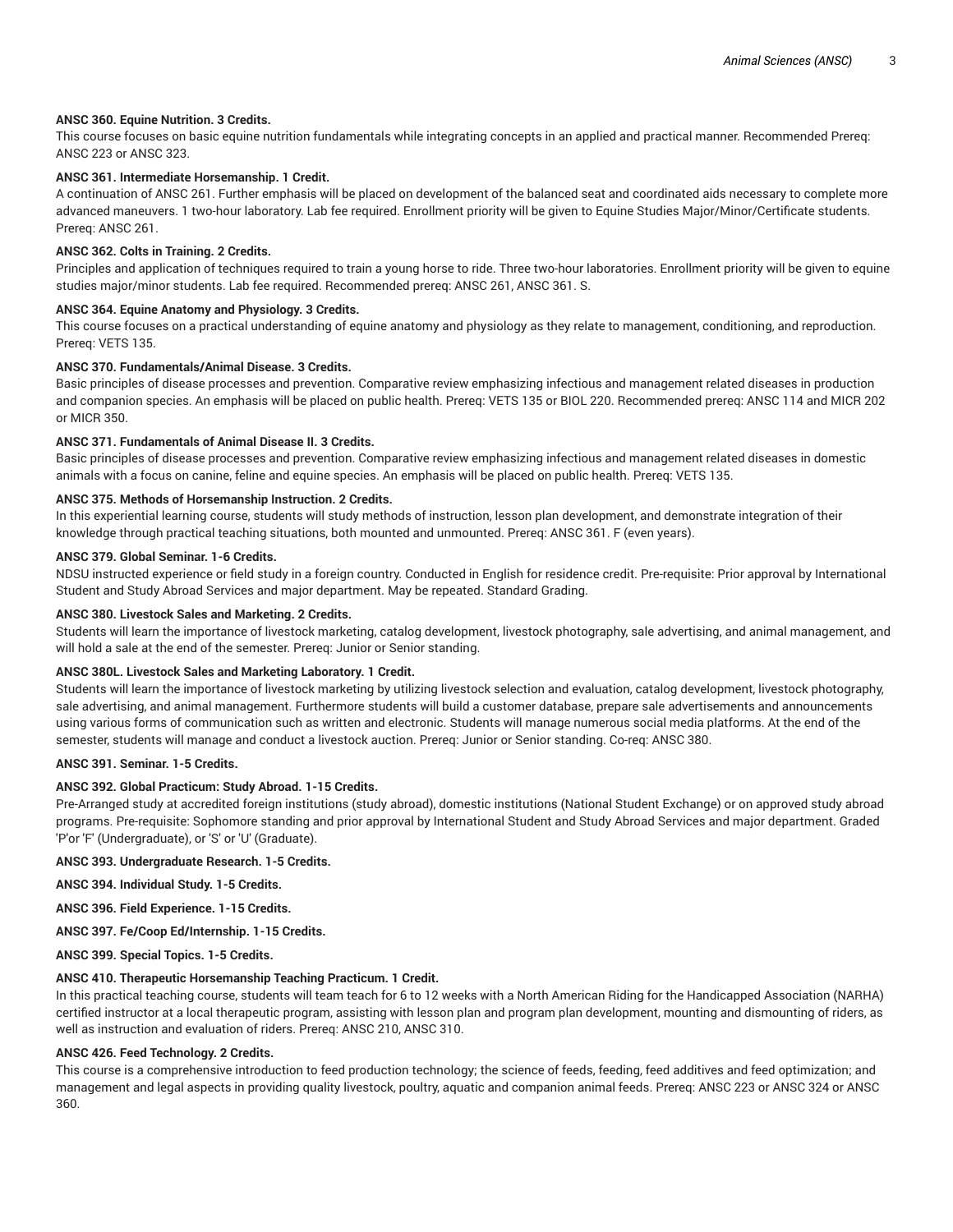## **ANSC 444. Livestock Muscle Physiology. 3 Credits.**

Basic concepts in muscle growth and development of livestock, evaluating the effects of environment, welfare, nutrition and genetics regarding muscle metabolism and physiology, and how this ultimately affects the nature of muscle as food. Prereq: CHEM 260. {Also offered for graduate credit - see ANSC 644.}.

## **ANSC 457. Genetic Improvement of Livestock. 3 Credits.**

Principles and applications of technologies for the genetic improvement of livestock including both quantitative and molecular techniques. Prereq: ANSC 357.

#### **ANSC 458. Evaluation and Use of Breeds of Livestock. 3 Credits.**

Evaluation of breeds of cattle, sheep and swine with emphasis of breed comparison research and breed history. Examination of appropriate use of existing breed resources and development of new breeds. Prereq: ANSC 357. {Also offered for graduate credit - see ANSC 658.}.

## **ANSC 461. Advanced Horsemanship and Equitation. 1 Credit.**

Advanced emphasis on horsemanship techniques to develop the finished rider. 1 two-hour laboratory. Lab fee. Prereq: ANSC 361.

# **ANSC 463L. Physiology of Reproduction Laboratory. 1 Credit.**

Anatomy, physiology and demonstration and utilization of techniques in large animal reproductive management. Prereq: ANSC 463.{Also offered for graduate credit - see 663L.}.

#### **ANSC 463. Physiology of Reproduction. 3 Credits.**

Comparative anatomy, physiology, and endocrinology of reproduction in mammals. {Also offered for graduate credit - see ANSC 663.}.

#### **ANSC 478. Research and Issues in Animal Agriculture. 3 Credits.**

Examination of the role of animal agriculture in society, research pertaining to the animal sciences and current issues facing animal agriculture. Prereq: Senior standing with a primary interest in animal agriculture.

#### **ANSC 480. Equine Industry and Production Systems. 3 Credits.**

A capstone course that incorporates genetics, nutrition, exercise physiology, reproduction, health care, and industry practices into management of the equine enterprise. 2 lectures, 1 two-hour laboratory. Prereq: ANSC 360, ANSC 364. F.

## **ANSC 482. Sheep Industry and Production Systems. 3 Credits.**

A capstone course that incorporates genetics, nutrition, reproduction, disease control, and marketing into sustainable flock enterprises. 2 lectures, 1 two-hour laboratory. Prereq: ANSC 324, ANSC 357 and ANSC 463.

#### **ANSC 484. Swine Production/Pork Industry Systems. 3 Credits.**

Capstone course includes breeding systems, disease control, applied economics, housing, marketing, pork quality, and nutrition in a systems approach. 2 lectures, 1 two-hour laboratory. Prereq: ANSC 324, ANSC 357, ANSC 463.

#### **ANSC 485. Poultry Industry and Production Systems. 3 Credits.**

A capstone course that includes production, management, and marketing of the U.S. poultry industry. 2 lectures, 1 two-hour laboratory. Prereq: ANSC 324, ANSC 357, ANSC 463.

## **ANSC 486. Beef Industry and Production Systems. 3 Credits.**

Capstone course includes the management, systems, selection, record keeping, merchandising, and production testing of beef. 2 lectures, 1 two-hour laboratory. Prereq: ANSC 324, ANSC 357 and ANSC 463.

# **ANSC 487. Growing and Finishing Cattle Management. 3 Credits.**

Integrated management of cattle fed for slaughter with emphasis on nutrition, health, marketing, and risk management; covers the beef enterprise from weaning to market. Prereq: Junior or Senior standing. {Also offered for graduate credit - see ANSC 687 .}.

#### **ANSC 488. Dairy Industry and Production Systems. 3 Credits.**

Capstone course: United States dairy industry including terminology, dairy stock management, economics and finance, facilities, waste management, nutrition, milk quality and animal health. 2 lectures, 1 two-hour laboratory. Prereq: ANSC 324, ANSC 463.

#### **ANSC 491. Seminar. 1-5 Credits.**

#### **ANSC 492. Global Practicum: Study Abroad. 1-15 Credits.**

Pre-Arranged study at accredited foreign institutions (study abroad), domestic institutions (National Student Exchange) or on approved study abroad programs. Pre-requisite: Sophomore standing and prior approval by International Student and Study Abroad Services and major department. Graded 'P'or 'F' (Undergraduate), or 'S' or 'U' (Graduate).

## **ANSC 494. Individual Study. 1-5 Credits.**

**ANSC 496. Field Experience. 1-15 Credits.**

**ANSC 499. Special Topics. 1-5 Credits.**

## **ANSC 644. Livestock Muscle Physiology. 3 Credits.**

Basic concepts in muscle growth and development of livestock, evaluating the effects of environment, welfare, nutrition and genetics regarding muscle metabolism and physiology, and how this ultimately affects the nature of muscle as food. {Also offered for undergraduate credit - see ANSC 444.}.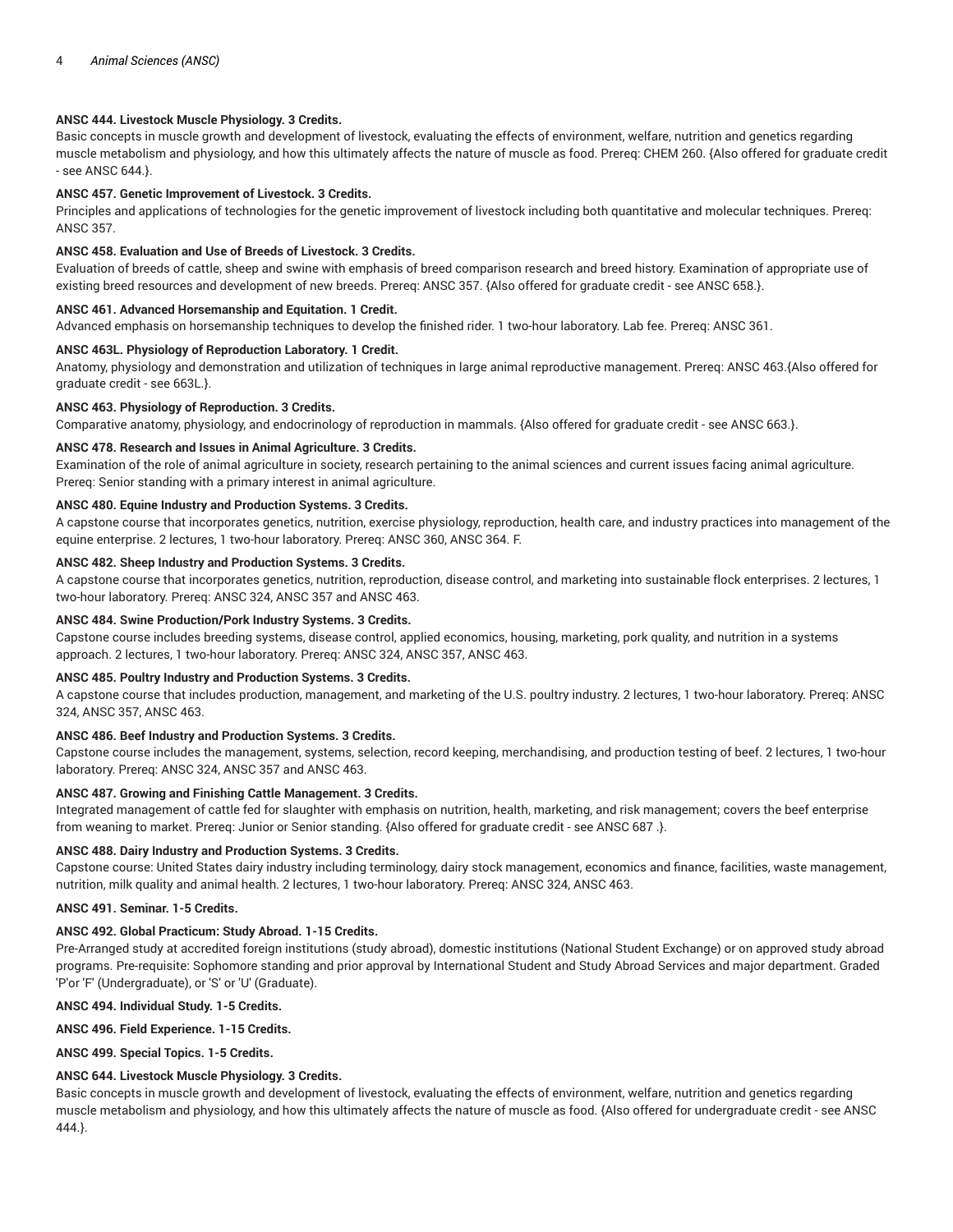#### **ANSC 657. Genetic Improvement of Livestock. 3 Credits.**

Principles and applications of technologies for the genetic improvement of livestock including both quantitative and molecular techniques. {Also offered for undergraduate credit - see ANSC 457.}.

## **ANSC 658. Evaluation and Use of Breeds of Livestock. 3 Credits.**

Evaluation of breeds of cattle, sheep and swine with emphasis of breed comparison research and breed history. Examination of appropriate use of existing breed resources and development of new breeds. {Also offered for undergraduate credit - see ANSC 458.}.

#### **ANSC 663. Physiology of Reproduction. 3 Credits.**

Comparative anatomy, physiology, and endocrinology of reproduction in mammals. {Also offered for undergraduate credit - see ANSC 463.}.

## **ANSC 663L. Physiology of Reproduction Laboratory. 1 Credit.**

Anatomy, physiology and demonstration and utilization of techniques in large animal reproductive management. {Also offered for undergraduate credit - see ANSC 443L.}.

## **ANSC 687. Growing and Finishing Cattle Management. 3 Credits.**

Integrated management of cattle fed for slaughter with emphasis on nutrition, health, marketing, and risk management; covers the beef enterprise from weaning to market. {Also offered for undergraduate credit - see ANSC 487.}.

**ANSC 690. Graduate Seminar. 1-5 Credits.**

**ANSC 695. Field Experience. 1-15 Credits.**

**ANSC 696. Special Topics. 1-5 Credits.**

# **ANSC 701. Writing and Communicating in the Animal Sciences. 3 Credits.**

Studying and practicing scientific writing and communication in the animal science discipline.

#### **ANSC 725. Advanced Equine Nutrition. 3 Credits.**

This course explores concepts in equine nutrition including digestive physiology of horses, nutrient requirements for different classes of horses and feed management. Ration evaluation and balancing, as well as problem solving will be a core component to this course. Prereq: ANSC 776.

#### **ANSC 740. Data Analyses and Designs of Experiments. 3 Credits.**

Experimental design principles, introductory statistical theory, and commonly used data analyses of animal science data are taught and practiced with practical applications using the computer. 3 lectures. Prereq: STAT 725.

## **ANSC 750. Quantitative Genetics Applications of Matrix Algebra. 1 Credit.**

Principles in matrix algebra to describe and solve problems in the agricultural and life sciences, and particularly quantitative genetics. Material includes vocabulary, concepts, and, to a lesser extent, theory of matrix algebra, with application to ecological systems, genotypic transition matrices, selection indices, and the numerator relationship matrix. With matrix algebra, use least squares procedures and canonical transformation to solve problems in biological sciences.

#### **ANSC 751. A Primer to Quantitative Genetics. 1 Credit.**

Language and foundational principles of quantitative genetics. Material includes basic model for quantitative genetics (additive and non-additive genetic effects, including Mendelian sampling, and environmental effects), sources of variation, heritability, family resemblance and repeatability, selection response, and family selection. Define expected values and concepts in applied statistics. Prereq: ANSC 750.

#### **ANSC 752. Selection Index Theory and Application. 1 Credit.**

Theory and application of selection indices. Material includes design of animal breeding programs, estimating selection response, constructing economic selection indices, and developing multiple-stage selection strategies. Introduces approaches for deriving economic weights, and predicting economic response to selection. Prereq or Co-req: ANSC 751.

#### **ANSC 753. Economic Breeding Programs. 1 Credit.**

Principles for developing an economic basis for multiple-trait selection to improve the profitability of production. Material includes review of concepts relevant to the selection index, introduction to the concept of systems analysis, linear programming, and simulation with emphasis on economic values useful for selection index. Critically analyze relevant literature. Prereq or Co-req: ANSC 752.

#### **ANSC 754. CyberSheep: A Genetic Simulation Game. 1 Credit.**

Principles of genetic selection and mating strategies applied in livestock breeding programs. Through use of a web-based genetic simulation game (CyberSheep), develop skills in implementing a virtual animal breeding program, assess the outcomes of decision-making in terms of genetic response, inbreeding, and economic returns, and experience stochastic elements inherent to livestock systems.

#### **ANSC 755. Advanced Meat Science. 3 Credits.**

An in-depth investigation of the physical and biochemical characteristics of muscle and meat. Students will gain an understanding of advanced meat science topics, and improve their ability to design, conduct, interpret and report meat science research. (even years).

## **ANSC 756. History and Perspectives in Animal Breeding. 1 Credit.**

Historical perspective to the discipline of animal breeding and genetics. Introduction to the contributions of geneticists who have significantly impacted the discipline. Material includes pre-recorded interviews of scientists that have had an international impact in animal breeding and genetics. Critique key papers.

#### **ANSC 758. Molecular Biological Techniques in Animal Sciences. 3 Credits.**

The theory and application of molecular biology laboratory techniques to the field of animal sciences.